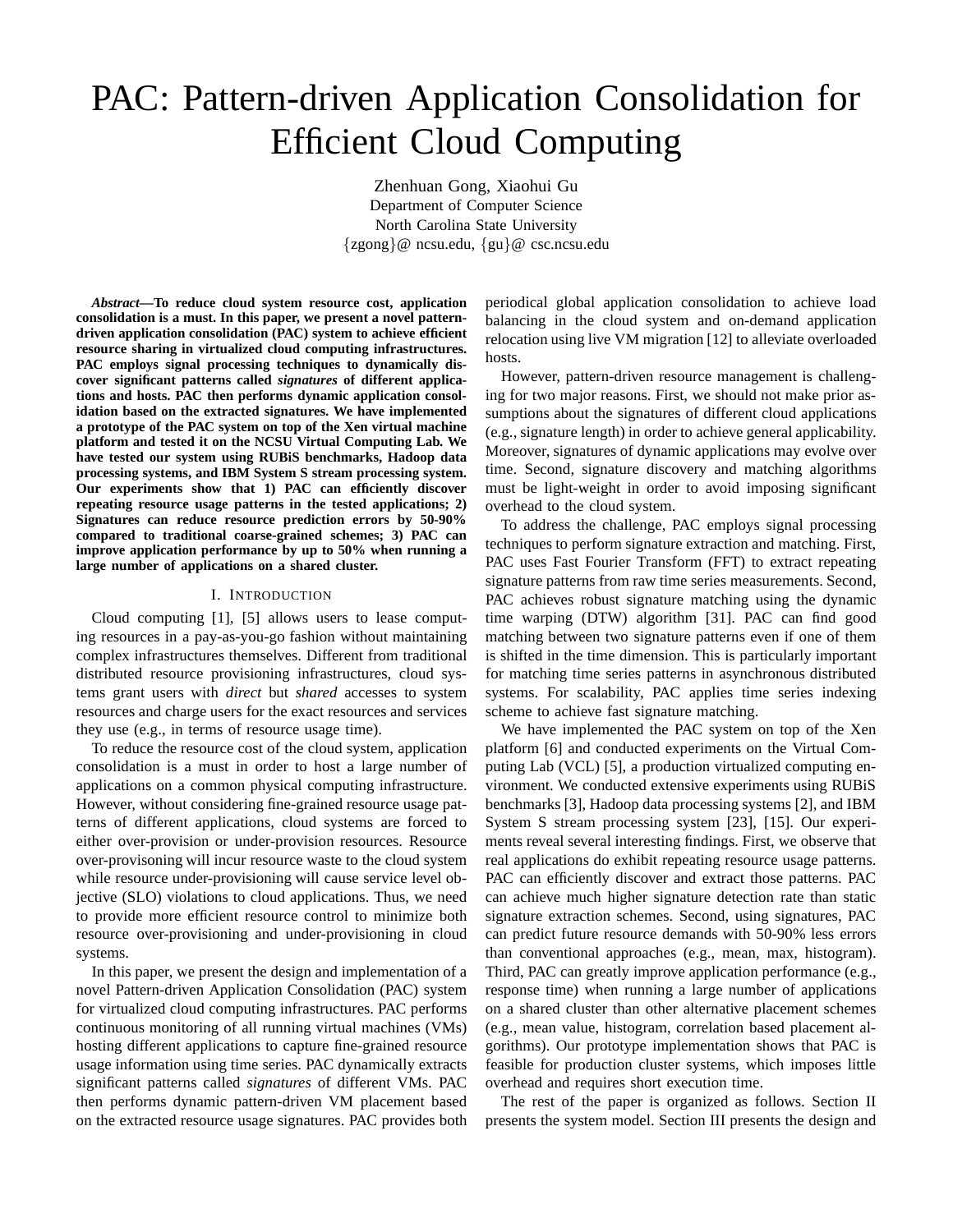

Fig. 1. Pattern-Driven Application Consolidation in Virtualized Cloud Computing Environments.

algorithms of the PAC system. Section IV presents the experimental results. Section V compares our work with related work. Finally, the paper concludes in Section VI.

## II. SYSTEM MODEL

We consider a virtualized cloud system that consists of a set of physical hosts  $\{v_1, \ldots v_N\}$  running a collection of VMs  ${m_1, ... m_K}$  owned by different applications. Table I summarizes the notations used in this paper. We deploy a set of monitoring sensors to collect runtime metric values for all running VMs, illustrated by Figure 1. Each VM is associated with A resource attributes (e.g., system load<sup>1</sup>, CPU utilization, memory consumption) that are denoted by  $\{l_1, ..., l_A\}$ . The monitoring sensor also maintains the same set of attributes,  $\{r_1, ..., r_A\}$  for each physical host, which denote the aggregated resource consumptions of all guest VMs and the virtual machine monitor (VMM) on the local host. Thus, we can calculate the residual resource of the host based on its total resource capacity and aggregated resource consumption. For service level management, PAC also deploys performance monitors to keep track of the service levels of different running applications such as response time and throughput.

The monitoring sensors periodically sample the attribute values and report the metric values to a PAC management node. To achieve precise resource control for the cloud systems, PAC is able to characterize *dynamic resource demands* of different VMs and *residual resource levels* at different hosts. For each resource attribute of a running VM, PAC uses a sliding window of time series to capture the dynamic *demand signature* of this resource attribute of the VM, which is denoted by  $S_{l_i} = \{l_{i,1},...l_{i,W}\}$ , where  $l_{i,k}, 1 \leq k \leq W$ , denotes the  $k'$ th sample value of the metric  $l_i$  within the sliding window, and W denotes the size of the sliding window. Similarly, PAC uses  $S_{r_i} = \{r_{i,1}, \ldots r_{i,W}\}\$ , where  $r_{i,k}, 1 \leq k \leq W$ , denotes the  $k'$ th sample value of the metric  $r_i$  within the sliding window, to represent the *residual signature* of the resource attribute of a physical host. To keep the signature refreshed, PAC dynamically updates the measurement time series by replacing oldest attribute value with the newest attribute value whenever it receives a new sample value from the monitoring sensor.



| notation                          | meaning                                    |  |
|-----------------------------------|--------------------------------------------|--|
| $v_i$                             | cloud host                                 |  |
| $m_i$                             | guest VM                                   |  |
| $l_1, , l_A$                      | VM attributes                              |  |
| $r_1, , r_A$                      | host attributes                            |  |
|                                   | time series window                         |  |
| Z                                 | repeating pattern window                   |  |
| $S_{l_i} = \{l_{i,1},,l_{i,W}\}\$ | VM time series for attribute $l_i$         |  |
| $S_{r_i} = \{r_{i,1},,r_{i,W}\}$  | host time series for attribute $r_i$       |  |
| $P_{l_i} = \{l_{i,1},,l_{i,Z}\}\$ | VM signature pattern for attribute $l_i$   |  |
| $P_{r_i} = \{r_{i,1},,r_{i,Z}\}$  | host signature pattern for attribute $r_i$ |  |

TABLE I NOTATIONS.



Fig. 2. Signature pattern matching.

PAC dynamically extracts signature patterns of different VMs and hosts from their measurement time series.

After discovering signature patterns, PAC can achieve precise resource control by matching the VM's signature pattern with the residual resource signature patterns of all available hosts. For example, in Figure 2, if we only consider mean values, all three hosts are considered to match the VM. Similarly, if we consider both mean values and correlations, both host  $A$ and host C are considered to be good matches. However, the real situation is that only host A can accommodate the VM resource requirement all the time while host  $B$  and host  $C$ can only satisfy the VM's requirement partially. By tracking fine-grained signature patterns, PAC achieves more precise resource control for cloud systems than conventional resource management schemes.

#### III. SYSTEM DESIGN

In this section, we present the design details of the PAC system. We first describe our online signature pattern extraction algorithm. We then present a fast signature pattern matching algorithm followed by our pattern-driven dynamic VM placement algorithms.

#### *A. Online Signature Pattern Extraction*

Real world applications can present certain resource usage patterns when they receive repeating requests or perform iterative computations. For example, Figure 3(b) shows the CPU and I/O usage for the RUBiS online auction benchmark under a real workload trace [4] and Hadoop applications<sup>2</sup>. We can clearly see the resource consumptions of both applications

<sup>2</sup>Details about the application workloads will be described in section IV.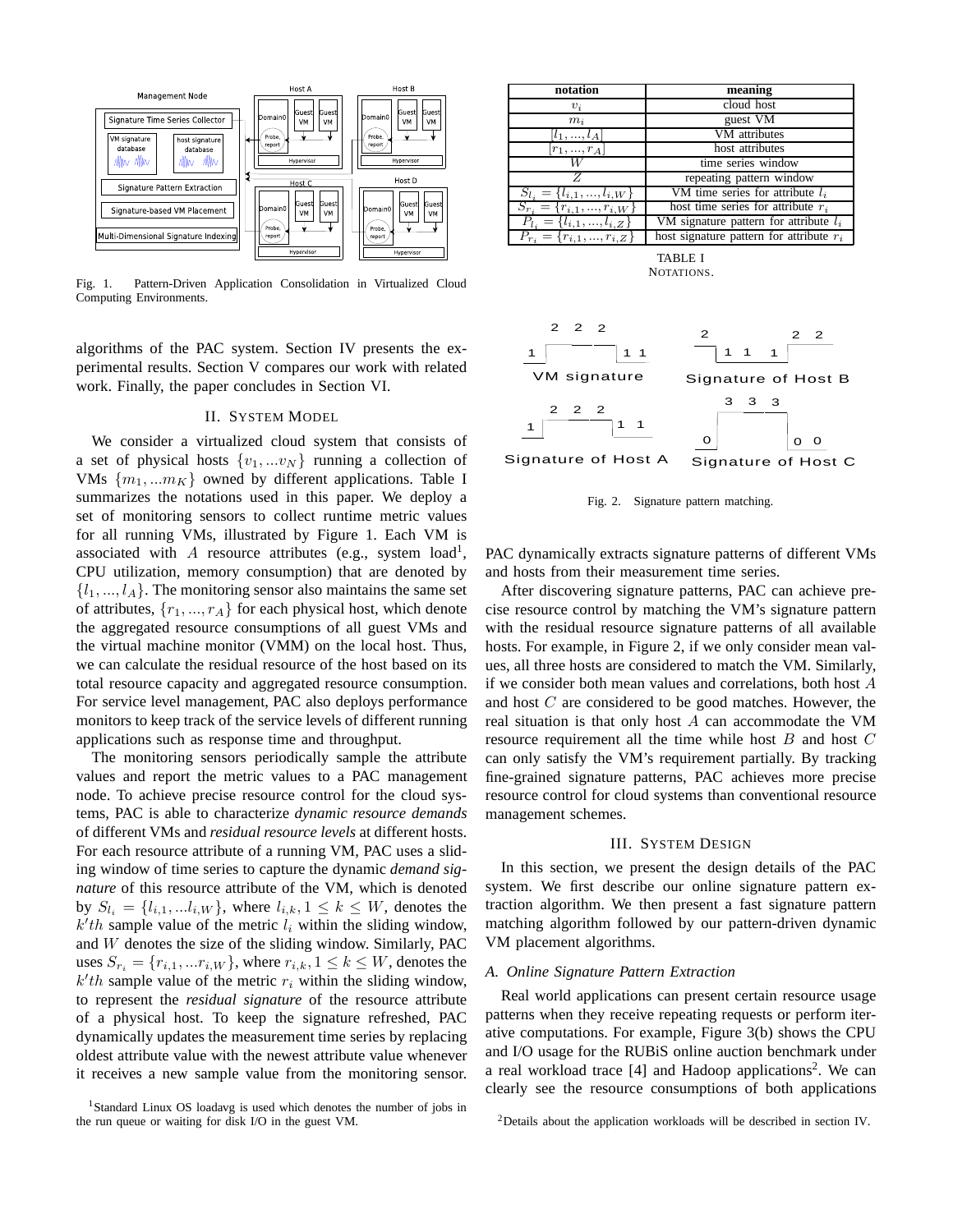

Fig. 3. Real application resource usage traces.

present significant patterns. However, the real challenge for online signature extraction is that we cannot make assumptions about the properties of the signature such as the length of the repeating pattern. Moreover, dynamic workload signatures may vary over time, which makes signature discovery a nontrivial task.

We develop automatic signature pattern extraction techniques using signal processing techniques, illustrated by Figure 4. PAC can discover i) whether a workload presents repeating patterns; and ii) what is the dominating patterns if repeating patterns exist. PAC employs Fast Fourier Transform (FFT) to calculate dominating variation frequencies in the collected measurement time series. Given a measurement time series, FFT transforms the time series into a vector of frequency components. The Fourier coefficients represent the amplitude of each frequency. PAC can then identify the dominant frequencies by calculating the signal power at each frequency. If there are multiple dominating frequencies that have similar amplitude, PAC selects the lowest dominating frequency  $f_d$  to discover the longest signature pattern.

After we discover the dominating frequency  $f_d$ , we derive the pattern window size (Z) using the inverse of  $f_d$ , that is  $Z =$  $1/f_d \times r_i$  where  $r_i$  denotes the resource sampling rate. We then split the original time series  $L = \{l_1, ..., l_W\}$  into  $Q = [W/Z]$ pattern windows:  $P_1 = \{l_1, ..., l_Z\}, P_2 = \{l_{Z+1}, ..., l_{2Z}\}, ...$  $P_Q = \{l_{(Q-1)Z},...,l_{i,W}\}\.$  To detect whether the time series  $Z = 1/$  dominating frequency\*sampling rate



Fig. 4. Signature pattern extraction.

contains repeating patterns, we evaluate the similarity between  $P_i$  and  $P_i$ ,  $1 \leq i \neq j \leq Q$ . We calculate the similarity between  $P_i$  and  $P_j$  by computing the Pearson correlation between  $P_i$ and  $P_j$  as follows, where  $cov(P_i, P_j)$  denotes the co-variance between  $P_i$  and  $P_j$  and  $var(P_i)$  denotes the variance of  $P_i$ .

$$
cor(P_i, P_j) = \frac{cov(P_i, P_j)}{\sqrt{var(P_i)}\sqrt{var(P_j)}}
$$
(1)

We also compute the normalized mean difference between  $P_i$ and  $P_i$  as follows, where  $E[(P_i - P_j)]$  denotes the expected value for the difference between  $P_i$  and  $P_j$  and  $max(P_i, P_j)$ denotes the maximum value appeared in  $P_i$  and  $P_j$ .

$$
diff(P_i, P_j) = \frac{E[(P_i - P_j)]}{max(P_i, P_j)}
$$
\n(2)

We say that  $P_i$  and  $P_j$  are similar if their correlation value is close to 1 (e.g.,  $> 0.75$ ) and the normalized mean difference is close to 0 (e.g.,  $< 0.1$ ). One exception is the case when the time series is almost constant (e.g., normalized mean difference  $\langle 0.05 \rangle$ . In this case, we still say that  $P_i$  and  $P_j$  are similar even if their correlation value is not close to 1. We calculate the similarity value between different pattern windows in the measurement time series. If all pattern windows are similar, we say that the application's resource usage presents repeating patterns. In this case, we derive the signature pattern using the average value of all repeating windows. Otherwise, we say that the application's resource usage does not present significant patterns. PAC then degenerates to conventional schemes that use simple statistics such as mean to represent the signature of a VM. We can apply the similar signature extraction process on the host's residual resource time series.

In dynamic computing environments, we cannot assume signature patterns do not change over time. To maintain sustained accuracy of extracted signatures, PAC performs adaptive signature pattern extraction to adapt to evolving signature patterns. If the current signature is still valid, we should be able to predict future resource values using the signature. Thus, we can infer that the signature becomes obsolete if the system makes several consecutive mis-predictions. Under those circumstances, PAC triggers the signature extraction process to extract a new signature.

## *B. Fast Signature Pattern Matching*

After extracting signature patterns, PAC needs to perform similarity matching between the signatures of VM resource usages and the signatures of residual resources on different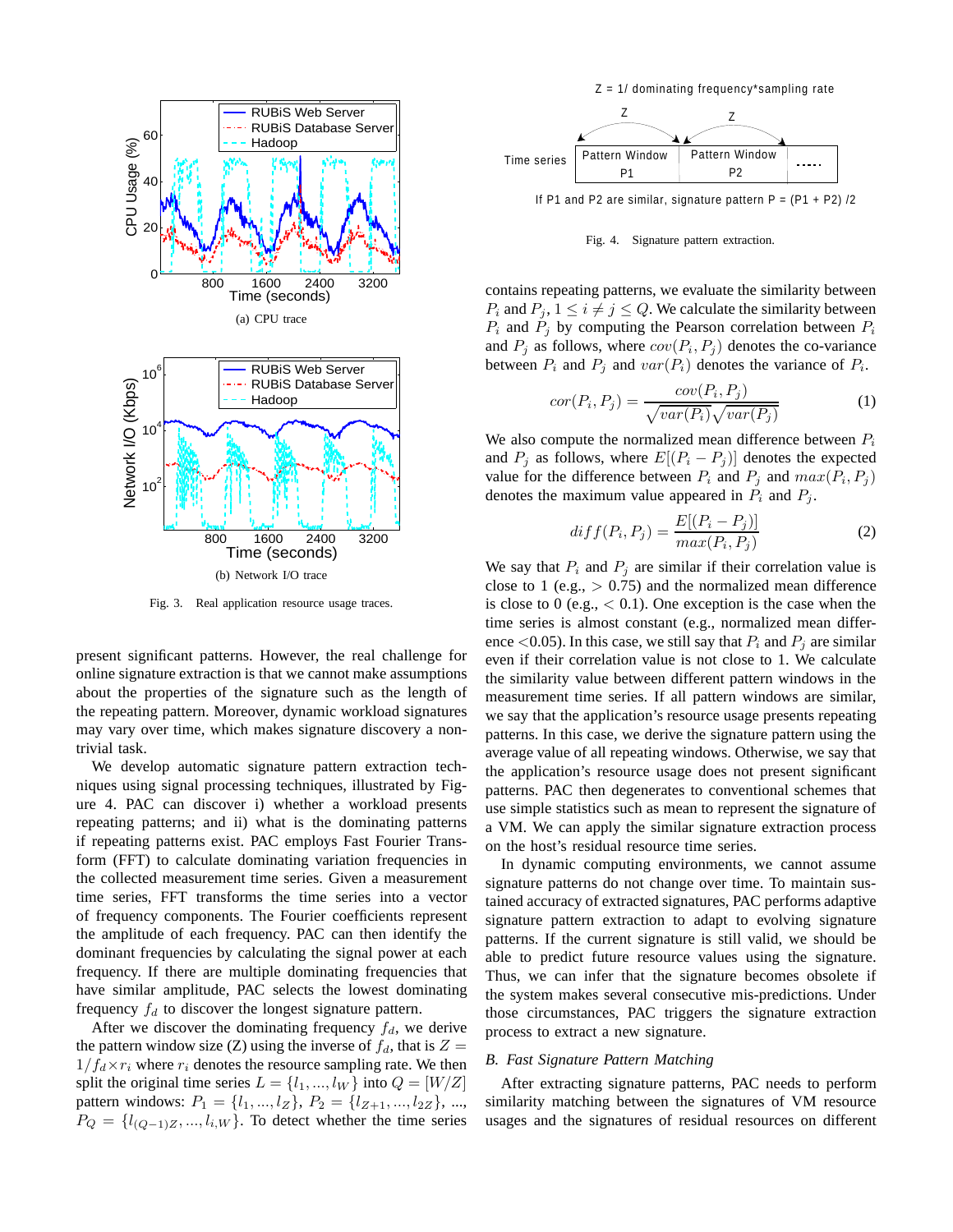

hosts. One simple scheme is to use Euclidean distance that is the sum of the squared distances from the  $n'th$  point in one time series to the  $n'th$  point in the other. However, this simple distance measure assumes a synchronized global clock in a distributed computing environment. It cannot identify two matching signatures if one is shifted slightly along the time axis, illustrated by Figure 5 (a). To address the problem, PAC employs dynamic time warping (DTW) [25] algorithm to measure the similarity between two signatures, illustrated by Figure 5 (b).

Given a VM signature  $P_l = \{l_1, ..., l_Z\}$  and a host signature  $P_r = \{r_1, ..., r_Z\}$ , we construct a Z-by-Z matrix<sup>3</sup> where the  $(k'th,m'th)$  element of the matrix denotes the distance  $d(l_k, r_m)$  between the two points  $l_k$  and  $r_m$  (e.g.,  $d(l_k, r_m) = (l_k - r_m)^2$ ). A warping path  $WP$  is a contiguous set of matrix elements that define a mapping between  $P_l$  and  $P_r$ . The q'th element of WP is defined as  $wp_q = (k, m)_q$ . So we have  $WP = wp_1, ..., wp_q, ...wp_Q, |Z| \le Q < 2|Z|-1$ . There are exponentially many warping paths. The goal of DTW is to find the warping path that minimizes the warping cost. Dynamic programming is used to find the minimum cost warping path. We say that two signatures are similar if DTW returns a small warping cost. More details about the DTW algorithm can be found in [25]. DTW has time and space complexity of  $O(Z^2)$ , where Z is the number of points included in the signature pattern.

Although DTW provides excellent time series similarity matching performance, it is computation-intensive. To support large-scale cloud systems, PAC adapts an existing multidimensional time series indexing scheme [34] to speedup the signature pattern matching process and support multi-attribute signature pattern matching. The basic idea is to employ a fast pre-filtering step to eliminate the majority of dissimilar signatures and execute costly DTW algorithm only on potentially matching signatures. PAC constructs the index for a multiattribute signature pattern  $P$  as follows, which is illustrated by Figure 6 (a). For clarity, Figure 6 only gives a one-dimensional signature pattern example. First, PAC splits the time series

<sup>3</sup>If two signatures have different lengths, we extend the shorter signature based on its pattern to become the same length with the longer signature.

into a sequence of segments based on a pre-defined segment length (e.g., 10 measurement points). PAC then constructs a small *Bounding Rectangles* (BRs) for each segment. The lowest and highest values within the segment are taken as the lower bound and upper bound of the BR respectively. If the time series is multi-dimensional, the corresponding BR is also multi-dimensional. The coordinates of those multi-dimensional BRs are stored into a R-tree<sup>4</sup>. Given a VM signature pattern P<sub>l</sub>, PAC first constructs a *Bounding Envelop* (BE) around Pl given a pre-defined range of possible matching, illustrated by Figure 6 (b). Suppose the matching range is set as 2%. PAC then scales up the time series by 2% to get the upper-bound of the BE and then scales down the time series by 2% to get the lower-bound of the BE. PAC then splits the BE into a sequence of segments and constructs a set of BRs for all segments. In this case, the BR is formed by taking the lowest and highest values in the BE as the lower bound and upper bound of the BR, respectively.

The system then performs pre-filtering by calculating the BR intersections with the BRs of those host signatures stored in the R-trees. We say that a BR of the VM signature can be matched by the BR of a host signature if the lowerbound of the VM BR is lower than the upper-bound of the host BR. A *qualifying function* is defined in which a host signature is considered to be *qualified* if the BR matching is larger than a certain threshold (e.g., 80% BRs of the host signature matches the BRs of the VM signature). Qualifying functions for different attributes (e.g., CPU, memory, disk) can be defined separately. We say that a multi-dimensional host signature is qualified for a multi-dimensional VM signature if the qualifying functions for all dimensions return positive results. Only on those qualified host signatures, the DTW algorithm is performed to find the best match. Note that the pre-filtering algorithm is much faster than DTW, which has linear time and space complexity of  $O(Z)$ .

## *C. Pattern-driven Dynamic VM Placement*

PAC performs pattern-driven dynamic VM placement, which consists of two parts: 1) *periodical global VM consoli-*

<sup>&</sup>lt;sup>4</sup>R-trees are tree data structures that are similar to B-trees, but are used for indexing multi-dimensional information.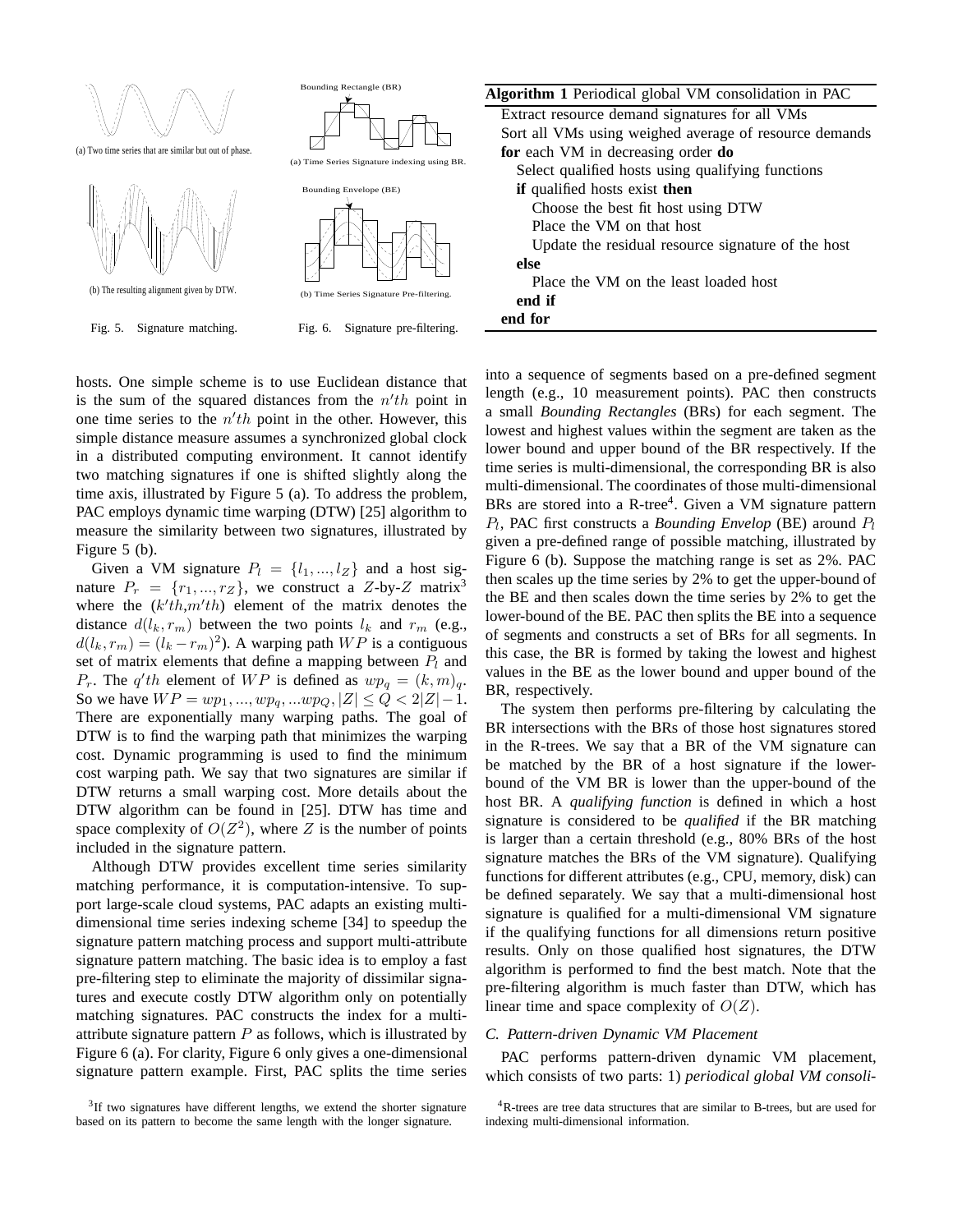*dation* for global system load balancing; and 2) *on-demand VM relocation* that employs live VM migration [12] to dynamically relocate a VM to a different host when PAC detects overloaded hosts or discovers a better host for the VM due to signature pattern changes.

The goal of periodical global VM consolidation is to produce an optimal (or near optimal) VM placement plan based on current signature patterns of all running VMs. Similar to previous work, we formulate the VM placement problem into a bin-packing problem. However, different from previous approaches, PAC uses signature patterns to assign VMs to different hosts. Since bin-packing is a well-known NP-hard problem, we develop a greedy heuristic algorithm to solve the problem. PAC first sorts all VMs by their average resource demands in decreasing order. In the case of multiple resource attributes, the normalized average of all attributes is used as aggregated resource demands of a single VM [21]. Note that the normalized average is only used in the stage of sorting to estimate the total resource demand of a VM. After all VMs have been sorted, PAC starts from the VM with the largest resource demand and places VMs one by one<sup>5</sup> until we place all VMs. The residual resource of a host will be updated accordingly when a new VM is assigned to the host. In each step, PAC considers CPU, memory and network resources respectively to find the host whose residual resource signatures best match the VM resource demand signatures using Algorithm 1 and places the VM on that host. If two signature patterns have different length, we first extend the shorter signature by repeating it or part of it to match the length of the longer signature.

In addition to periodical global VM consolidation, PAC may dynamically relocate a VM when it detects overloaded hosts or discovers a better host for running the VM because of the VM's signature pattern changes. We define a host to be overloaded when the total resource consumption of the host exceeds a certain threshold (e.g.,  $> 90\%$ ). In this case, PAC relocates the VM with the largest resource consumption from the overloaded host to a more suitable host. Since VMs running on the overloaded host will not get enough resources, the resource usage information we record on the overloaded host may not accurately reflect the real resource demand of the VM. Thus, PAC first places the VM on a lightly loaded host to get its accurate signature. Then, PAC performs a similarity match between the VM's signature and the signatures of all available hosts to find a suitable host for the VM. If PAC finds a better host  $v_i$  to run the VM  $m_k$  than the current host  $v_i$ , a VM relocation action will be triggered. PAC sends a relocation request to the hypervisor on  $v_i$  to perform a live migration of  $m_k$  from  $v_i$  to  $v_j$ . During the live migration, the signature patterns of both  $v_i$  and  $v_j$  are marked as "unstable" since both hosts' signature patterns will be perturbed by the on-going VM relocation action. PAC will update the signature patterns of  $v_i$  and  $v_j$  after the live migration is done.

#### IV. EXPERIMENTAL EVALUATION

We have implemented the PAC system on top of the Xen VM platform [6] and conducted extensive experiments on the NCSU Virtual Computing Lab (VCL) [5] using real server applications. In this section, we first describe our experiment setup. We then present our experimental results.

### *A. Experiment Setup*

Our experiments are conducted on the VCL, a production virtualized computing infrastructure consisting of about 600 blade servers. VCL operates in a similar way as Amazon EC2 [1]. Our experiments used a cluster of 20 VCL hosts running 40 to 100 VMs. Each VCL host runs CentOS 5.2 64-bit with Xen 3.0.3. The VMs deployed on those hosts also run CentOS 5.2 64-bit. Each VCL host has Intel Dual Core Xeon CPU 3GHz, 4GB memory, and 30GB disk. We deploy the management node on one server host with Intel Quad Core Xeon CPU 2GHz, 16GB memory, 50GB disk, running RedHat Enterprise Linux. The management node runs the major signature extraction and matching algorithms to dynamically choose suitable hosts to run different VMs. It periodically scans the signature database to perform matchmaking between different VMs and hosts.

To achieve live migration of Xen VMs [12], we setup an NFS server to hold all VM disk images. The overhead of live VM migration is kept low. For example, it only takes about 12 to 20 seconds for a VM with 512MB memory space to be migrated from one host to another. Since PAC applies live migration, the application service downtime is less than one second regardless of the size of the VM memory.

PAC considers three resource metrics including CPU, memory, and I/O throughput to make the dynamic VM placement decision. Each host continuously measures CPU, memory, and I/O consumptions for all VMs using the libxenstat libraries. The resource information is sampled and reported to the management node every 10 seconds. As all VM images are held in the NFS server, all disk I/O accesses will be transferred into network I/O accesses. VMs are assigned with fixed size of memory. Each VM running the RUBiS Web server is assigned with 800MB memory. Each VM running the RUBiS database server is assigned with 400MB memory. Each VM running the Hadoop system is assigned with 800MB memory.

Our experiments use three real server applications: 1) RU-BiS (PHP version), an online auction benchmark [3], 2) Hadoop, an open source implementation of MapReduce data processing system [2], and 3) IBM System S, a commercial high performance data stream processing system [23], [15]. Realistic input workloads are used to drive those applications: 1) *For RUBiS*, we used the workload intensity observed in a real-world workload trace to modulate the request rate of our synthetic workload. To do this, we started with the two week period beginning at 1995-08-28:00.00 from the ClarkeNet web server available at the IRCache Internet traffic archive [4]. We calculated the number of requests produced every hour to form a time-varying series of request rates, and scaled the RUBiS workload to match the time series. To speed up the

<sup>5</sup>When we consider an empty host, the residual resource signature for the host will be a constant time series. PAC can handle this case since the signature pattern matching algorithm can handle constant time series.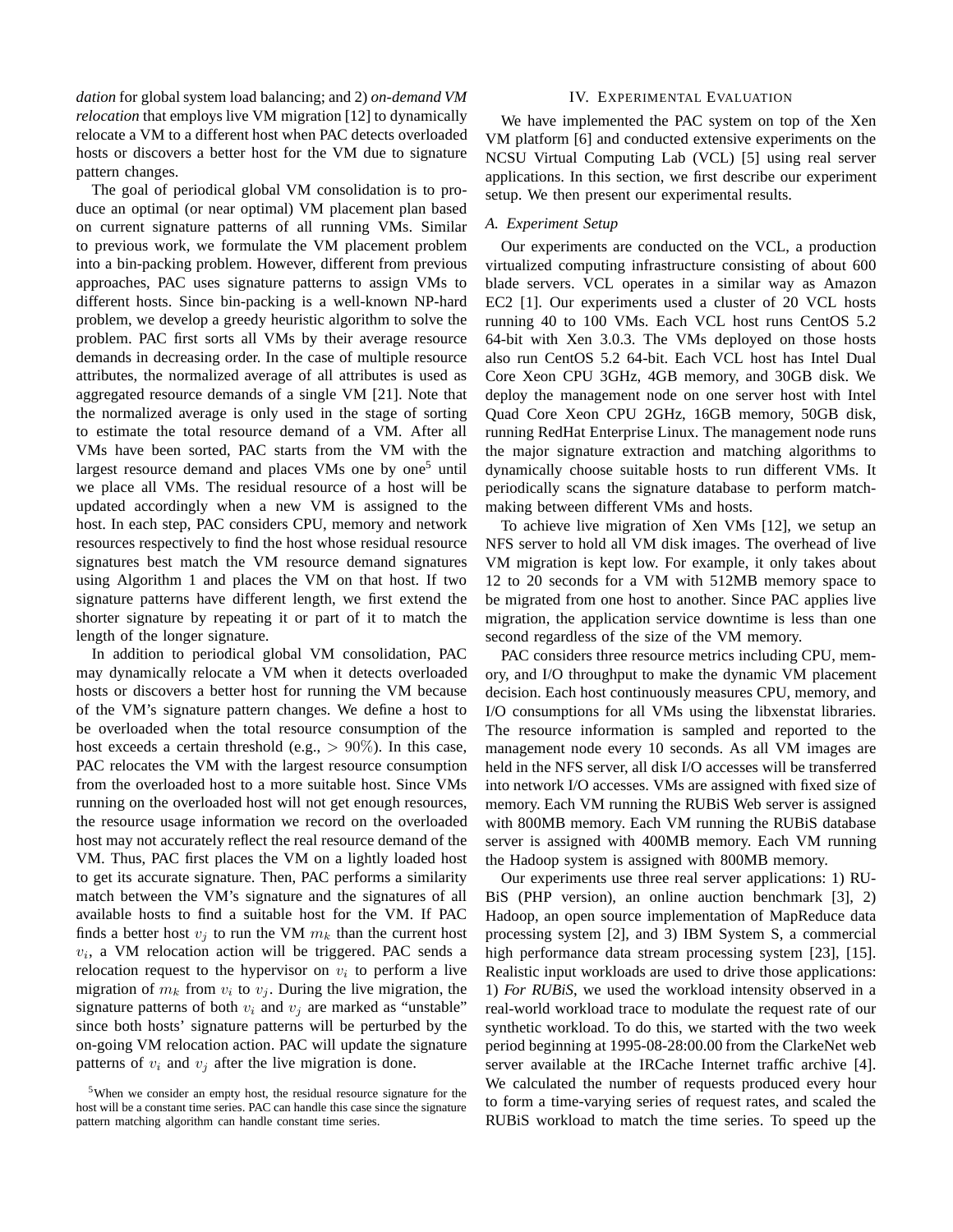

Fig. 7. Resource usage traces and prediction comparison for RUBiS and Hadoop. The mean prediction errors are shown in the legend.

experiments, the workload generator used the request rate for each hour in the real trace to determine how many requests to generate for each 40 seconds period in our experiments. The average load produced is 30 requests/sec and the peak load is 45 requests/sec. The performance metrics of RUBiS (e.g., response time) are maintained by the client emulator; 2) *For Hadoop*, we run three sample applications provided by Hadoop including *word count*, *sorting* and *grep*; 3) *For System S*, we run a sample application provided by the System S, that is a fruit supplier selection application based on the weather information. The performance metrics of Hadoop and System S (e.g., job completion time) are maintained by the VMs running the applications.

To validate the prediction accuracy of the signature extraction algorithm, we implemented the following prediction algorithms for comparison: 1) *mean value* prediction that predicts resource demand based on the average resource demand using recent historic data; 2) *max value* prediction that predicts resource demand using recent peak resource usage; and 3) *histogram* prediction that constructs histograms for recent resource demand data. It chooses the bin with the largest number of values and uses the average of those values as the predicted value. For all algorithms, we use the same number of samples (e.g., 512) to predict the next 360 samples that corresponding to one hour of measurements since the global consolidation is performed every hour. We compare the mean prediction error (i.e., the difference between the predicted value and the true value normalized by the maximum possible value) under different algorithms.

We implemented the following common alternative VM placement algorithms for comparison: 1) The *Histogram* algorithm denotes a statistical algorithm. Histograms are constructed for historical resource usage by counting the frequency of metric value falling into different value ranges (i.e., different bins). To find the best matching host for different VMs, we calculate a matching score between the VM resource demand histograms and residual resource histograms of different hosts. The matching score is the weighted sum of the difference for every bin in the histogram<sup>6</sup>. We choose the node that has the smallest positive matching score as the best-fit host to execute the VM; 2) The *mean* value based algorithm denotes a VM placement algorithm based on the average value of VM resource demands and residual resources on hosts. First, the system selects hosts that have mean residual resource higher than the mean value of the VM's resource requirement. Among all the qualified hosts, we select the host whose mean residual resource is closest to the mean value of the VM's resource requirement; 3) The *max* value based algorithm denotes a VM placement algorithm based on the maximum value of VM resource demands (i.e., peak load). A host is said to math the VM if the maximum value of resource requirement of the VM is lower than the mean value of the host's residual resource; and 4) The *correlation* based algorithm [33] denotes that all VMs are placed based on the mean values and correlation values (Equation 1) between the VM's resource usage time

 $6$ We assign higher weights to the bins representing larger value range since the positive difference at larger value range weighs more than the positive difference at lower range value for resource satisfaction.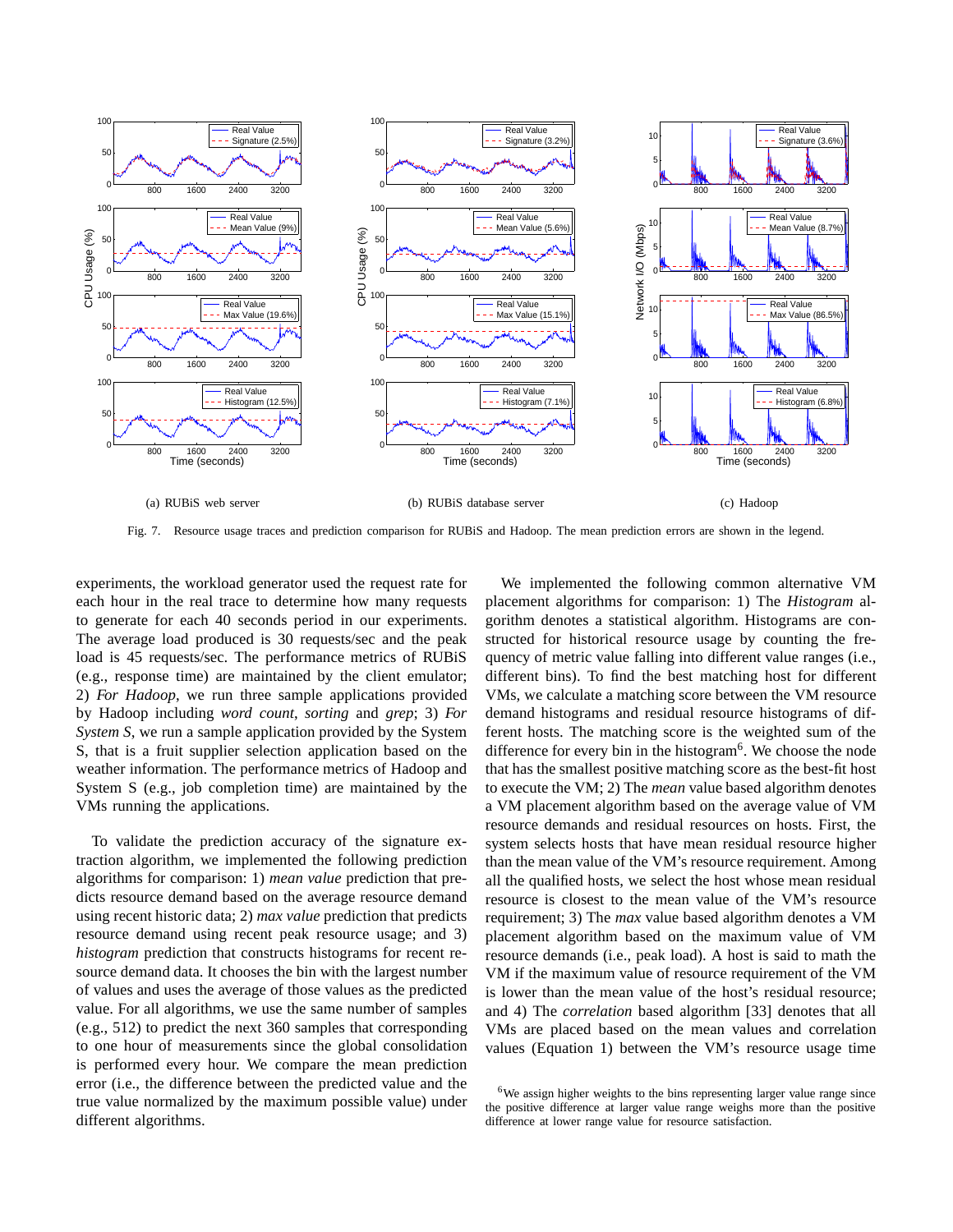series and the host's residual resource time series. First, the system selects hosts that have mean residual resource higher than the mean value of the VM resource requirement. Among the qualified hosts, the system selects the host whose available resource has the highest correlation with the VM's resource requirement.

## *B. Results and Analysis*

We first evaluate the efficiency of our signature extraction algorithm using realistic application workloads. We extract the signature patterns using the algorithm described in Section III-A. The solid lines in Figure 7 show the true CPU and I/O usage traces for a subset of applications used in our experiments. Figure 7(a) and Figure 7(b) show one hour snapshot of both real and predicted CPU usage traces for RUBiS web server and database server, respectively. Figure 7(c) shows one hour snapshot of both real and predicted network I/O traces for the Hadoop cluster. The dash lines show predicted values acquired by different algorithms for one hour length (360 samples) based on the previous 512 data samples (not shown in the figure)<sup>7</sup>. Different from PAC, other algorithms can only perform coarse-grained prediction, which derive one value from the training samples and use that value to predict the resource usage for the next one hour period. We observe that the resource consumptions of those applications do exhibit certain repeating patterns. The prediction results (shown by the solid lines in Figure 7) show that PAC can accurately extract the signature patterns that closely track real dynamic resource usage. The prediction results based on the extracted signatures can achieve 50-90% lower prediction error than other alternative schemes.

Figure 8(a) and Figure 8(b) show the signature detection rate results for the CPU and I/O usages of all server applications (i.e., RUBiS, Hadoop, IBM System S) used in our experiments, respectively. To measure the signature detection rate, we use the first 512 measurement samples to form a window and check whether we can detect a signature within this window. We then continuously slide the window to see whether the old signature is still valid or a new signature can be extracted. We record how many times a signature can be extracted to calculate the detection rate. For comparison, we also implemented a baseline approach which uses fixed window sizes (50 or 100 samples) to extract the signature. The results show that real world applications do exhibit repeating patterns that can be captured by our signature model. Our signature extraction algorithm can achieve much higher detection rate than the baseline algorithm. In figure 8(b), the detection rate using a small window size (50) is very low since the window is too short to cover one signature.

Figure 9(a) and Figure 9(b) show the mean prediction error for the CPU and I/O resource usage traces of all server applications used in our experiments, respectively. We calculate the mean prediction error for the signature approach as follows.



Fig. 8. Signature detection rate for RUBiS Web server (RW), RUBiS database server (RD), Hadoop, and IBM System S.

If a signature is detected, the system uses the signature to predict resource demands in future one hour, and measures the average error by calculating the difference between the predicted values and the real values on the time series normalized by the maximum possible values. If no signature is detected, the system degenerates to the mean value approach. For other algorithms (i.e., mean, max, histogram), the system predicts resource demands in future one hour based on the same sample data used by the signature-based approach. The results show that our signature approach can achieve much lower prediction error than other approaches.

We now evaluate the efficiency of different dynamic VM placement algorithms using application performance metric and SLO violation rate. In this set of experiments, We use a set of RUBiS web servers and database servers driven by different dynamic workload traces to emulate heterogeneous workload environments. We use the request load curve from IRCache to generate workload for all VMs as described before. Moreover, to generate different workload patterns for different VMs, we shift the curves by different lengths for different VMs so that the workload curves for all VMs are different in phases. We measure the mean response time of all auction requests. We set the response time SLO as 1.5 seconds. We measure the ratio of requests that have response time larger than 1.5 seconds and use this ratio as SLO violation rate. To test the system

<sup>7</sup>The spikes in the real trace did not present in the training data so the maximum value predicted is less than the spike values.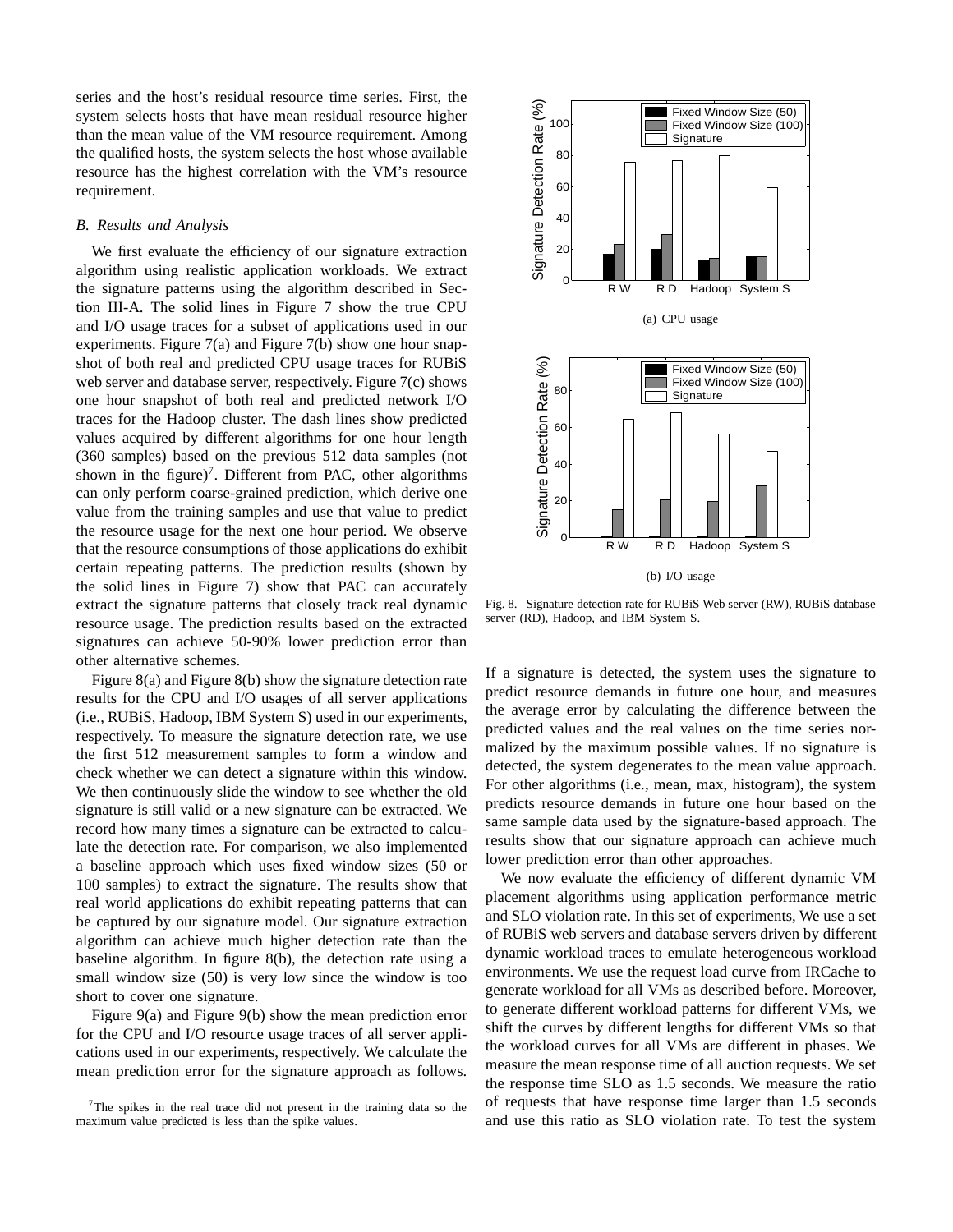

Fig. 9. Prediction accuracy comparison for different applications.

under different workload conditions, we gradually increase the number of VMs running on the cluster from 40 to 100 (half are RUBiS Web servers and half are RUBiS database servers). Figure 10(a) shows the average response time achieved by different algorithms. Under light workload (e.g., 40-70 VMs), the performance of different algorithms are similar, which is expected since there are plenty of resources for all VMs. Under heavy workload (i.e., 80-100 VMs), PAC can achieve much better performance than the other approaches. Figure 10(b) shows the continuous measurements of the average response time sampled every five minutes in the case of running 100 VMs on 20 hosts. We can see that PAC consistently achieves the shortest response time among all algorithms.

Figure 11(a) shows the average SLO violation rate achieved by different algorithms. The results show that PAC can effectively reduce the SLO violation rate by up to 60% under high system workload with a large number of concurrently running VMs. Figure 11(b) shows the detailed continuous measurements when running 100 VMs on 20 hosts. The results show that PAC consistently achieves the lowest SLO violation rate among all algorithms.

We now report the overhead results of the PAC system. Table II summarizes the overhead measurements for the management node running the signature analysis and matching algorithms. The execution time of one signature extraction is based on 512 samples. The signature matching time denotes



Fig. 10. Response time comparison for running 40-100 VMs on 20 hosts.

the time of matching one VM signature with 20 host signatures. Each measurement is repeated 1000 times and we report both mean and standard deviation. The total execution time includes the execution time of placing 100 VMs on 20 hosts using the PAC global consolidation algorithm. This measurement is repeated ten times. PAC imposes less than 1% overhead for running 30 VMs on one physical host<sup>8</sup>, which shows that PAC is feasible for large-scale cloud computing infrastructures.

| Signature extraction time                                          | $7 \pm 0.45$ ms |
|--------------------------------------------------------------------|-----------------|
| Signature matching time                                            | $85 \pm 45$ ms  |
| Total execution time (100 VMs on 20 hosts)   8.5 sec $\pm$ 0.2 sec |                 |

TABLE II THE OVERHEAD OF THE PAC SYSTEM.

#### V. RELATED WORK

Virtualization has been extensively studied due to its important role in consolidated hosting infrastructures. Previous work has proposed various enhancements to improve the performance of popular VM platforms such as Xen and VMware [35], [26], [27]. Since VMs hosted in one machine

<sup>8</sup>30 VMs is the largest number of VMs we can create on a single physical host due to the memory constraint.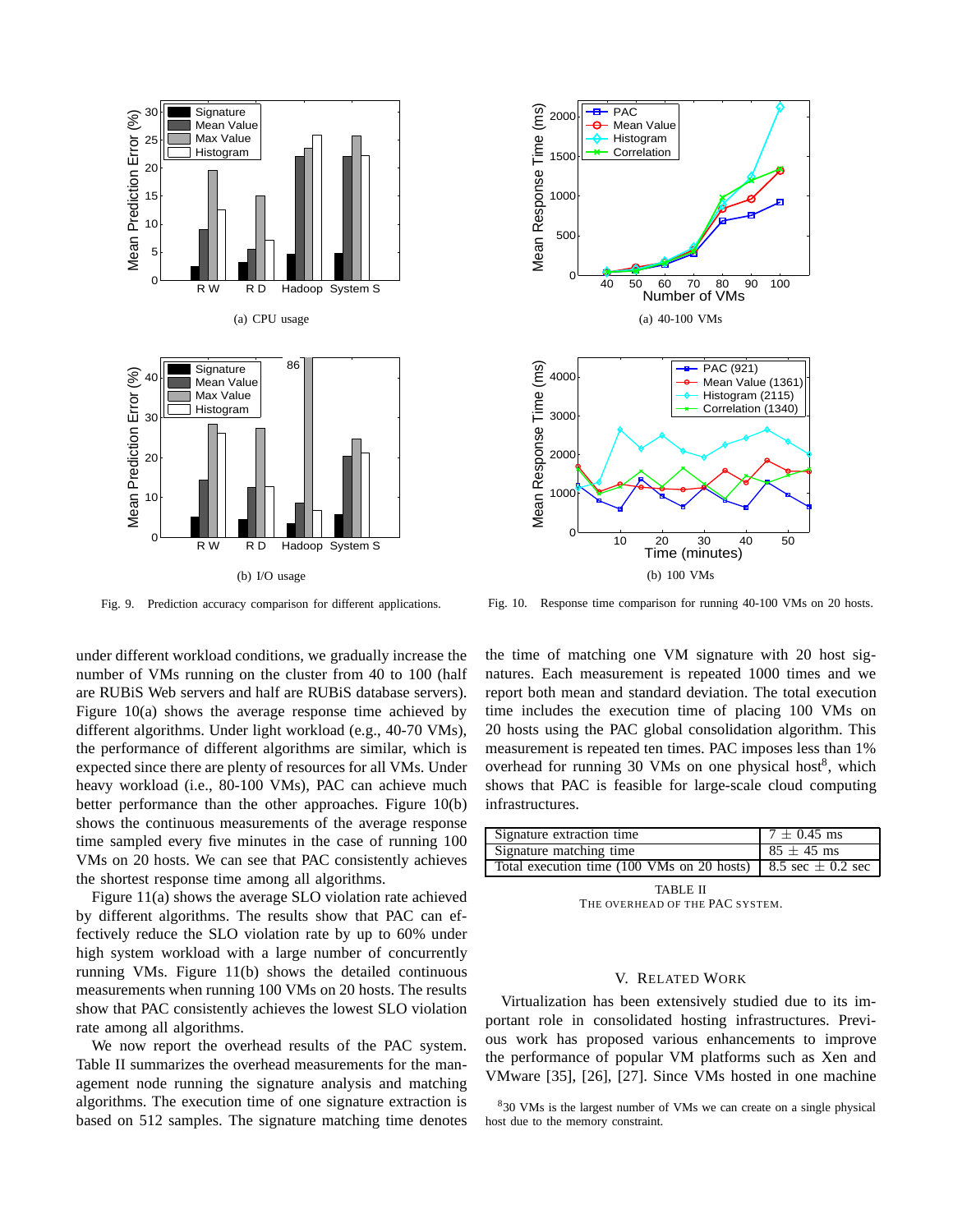

Fig. 11. SLO violation comparison for running 40-100 VMs on 20 hosts.

share CPU resources, researchers have proposed different CPU resource scheduling schemes [22], [20]. However, the above work mainly focuses on managing VMs within one physical host. In contrast, our research focuses on exploring VM resource usage patterns and live VM migration [12] to achieve efficient dynamic application consolidation in cloud systems.

Application consolidation is widely employed by large-scale data centers and hosting infrastructures. Previous consolidation approaches can be broadly classified into static consolidation over long period of time (e.g., days, weeks) and dynamic consolidation over short period of time (e.g., hours). Zhu et al. proposed an integrated control approach to managing workloads at different scopes and time scales [36]. Gmach et al. [17], [16] proposed an integrated workload placement solution using both peak demand based workload assignment simulation and fuzzy logic based feedback control guided workload migration. Verma et al. proposed a static consolidation scheme that considers workload correlations and peak patterns to minimize power consumption of data centers [33]. In contrast, our work focuses on dynamic application consolidation and employs time series similarity matching to achieve precise resource control in multi-tenant cloud systems. Bobroff et al. proposed a dynamic VM placement scheme using predicted resource demands based on recent historical data [7] and tested their algorithm using simulation. Their work is based on auto-correlation assuming the workload has

cyclic patterns. In contrast, our system can extract signatures at runtime even when signatures might change dynamically, and apply time series similarity matching algorithms to perform runtime VM placement in cloud systems.

Rolia et al. proposed dynamic resource allocation using an estimated burst factor multiplies the most recent resource demand [30]. Gmach et al. [18] used a combined evaluation of the periodogram function and the auto-correlation to predict workload. They generate synthetic workload based on the prediction to predict the resource usage. In comparison, PAC directly extracts dynamic resource usage patterns based on the observation over an extended period of time. Our experiments have shown that such an approach is feasible and efficient. Chen et al. [10] used sparse periodic auto regression to perform load prediction. However, their approach assumes the repeating period is known in advance. Chandra et al. [9] proposed two workload prediction algorithms using a simple linear regression model (i.e., prediction based on only the previous value) and a histogram method. Our experiments have shown that PAC can significantly outperform this simple approach.

Mi et al. [28] proposed that temporal dependence can be exploited to forecast future resource requirements of service requests. They use autocorrelation function to identify the temporal dependence to make admission control decision. In comparison, PAC tries to detect resource demand patterns and consolidate different applications based on their signature patterns. Casolari et al. [8] proposed short-term prediction models for Web-based system resources using trend-aware regression algorithm. In comparison, PAC considers resource usage patterns at different time scales (i.e., both short term and long term) to achieve efficient application consolidation and dynamic application relocation. Kochut provided an analytical model to quantify the benefit of dynamic VM relocation [24]. Choi et al. [11] proposed the profiling and prediction of power consumption in consolidated environments. Different from the above work, PAC focuses on pattern-driven resource management for consolidated cloud computing environments. In [19], we presented an initial framework of our signaturedriven load management for wide-area distributed systems such as PlanetLab [29], which, however, does not provide dynamic online signature extraction and is not integrated with the VM platform.

Recent studies have shown that recognizing system patterns is a promising approach to automatic system management. Cohen et al. proposed the signature concept to capture the essential characteristic of a system state that can be indexed and clustered, and retrieved based on similarity to assist in system problem diagnosis [13]. Shen et al. proposed to construct a whole-system I/O throughput model as the reference of expected performance and used statistical clustering and characterization of performance anomalies to guide debugging [32]. Ganapathi et al. applied machine learning techniques to predict multiple performance metrics of query processing [14]. Our work is similar to the above work by adopting a pattern driven approach. However, to the best of our knowledge, our work